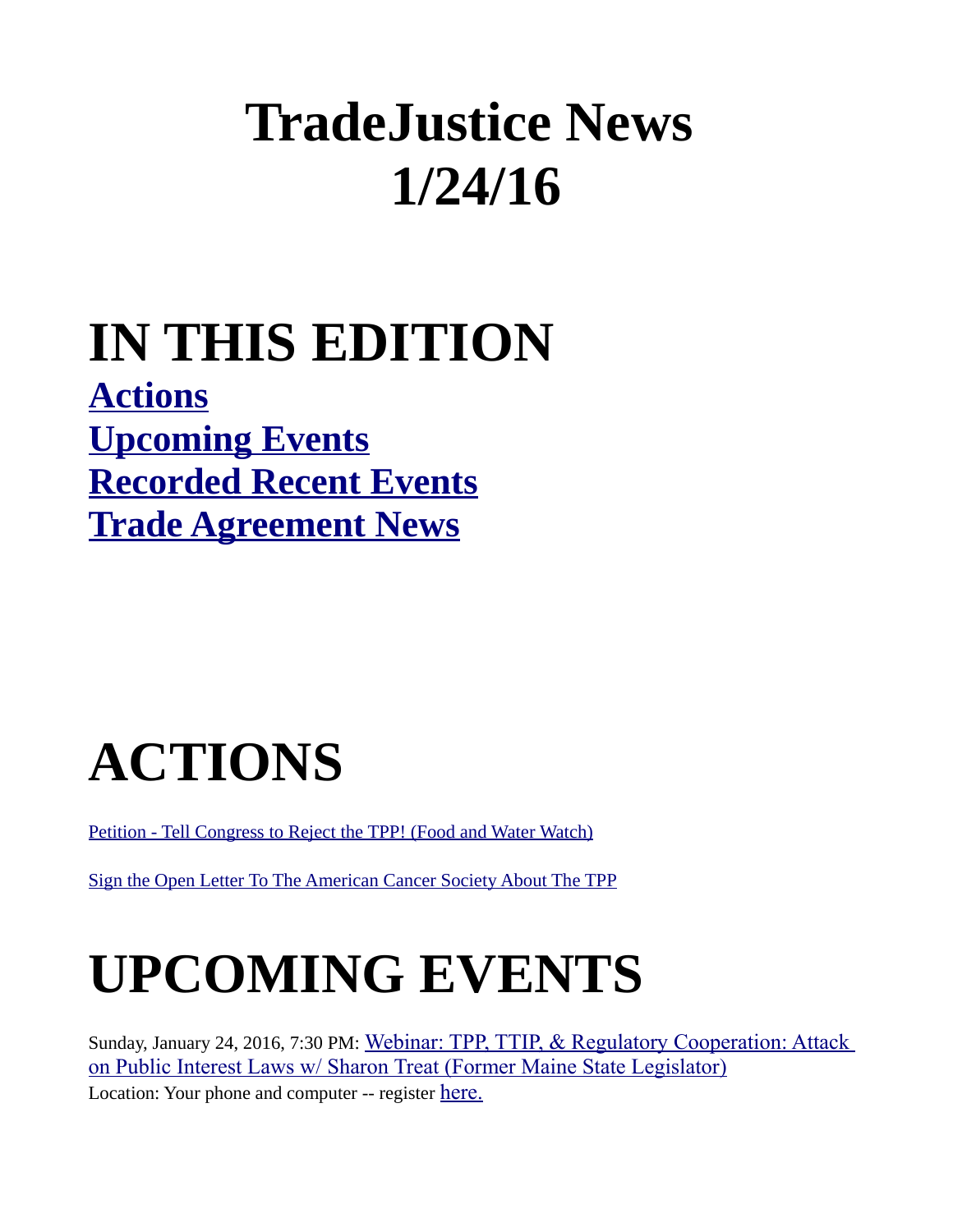Monday, January 25, 2016 9PM: ["Train the Trainer" Online Globalization Workshop](https://actionnetwork.org/events/train-the-trainer-globalization-workshop-jan-25th) Location: Your phone and computer - register [here.](https://actionnetwork.org/events/train-the-trainer-globalization-workshop-jan-25th)

Tuesday, January 26, 2016, 5 PM: [Flush The TPP Tuesday Vigil in Newton](http://tradejustice.us6.list-manage.com/track/click?u=dfa3386146a1d70682e4f52aa&id=0a413dffe4&e=93755f9018)[, NJ](http://tradejustice.us6.list-manage.com/track/click?u=dfa3386146a1d70682e4f52aa&id=a8672963c9&e=93755f9018) Location: Town Square Newton, NJ

Tuesday, January 26, 2016, 9 PM: [TPP Twitterstorm](http://tradejustice.us6.list-manage1.com/track/click?u=dfa3386146a1d70682e4f52aa&id=a7f545e1de&e=93755f9018) Location: Your Twitter account.

Wednesday, January 27, 2016, 6 PM: ["Train the Trainer" Online Globalization Workshop](https://actionnetwork.org/events/train-the-trainer-globalization-workshop) Location: Your phone and computer - register [here.](https://actionnetwork.org/events/train-the-trainer-globalization-workshop)

Tuesday, January 26, 2016, 8-9 PM : [National Call — What's next for the TPP?](http://act.foodandwaterwatch.org/site/Survey?ACTION_REQUIRED=URI_ACTION_USER_REQUESTS&SURVEY_ID=46260) w/ Patrick Woodall, Research Director and Senior Policy Advocate at Food & Water Watch Location: Your phone and computer - register [here](http://act.foodandwaterwatch.org/site/Survey?ACTION_REQUIRED=URI_ACTION_USER_REQUESTS&SURVEY_ID=46260)

Wednesday, January 27, 2016, 9 PM: [National TPP Resistance Call](http://tradejustice.us6.list-manage.com/track/click?u=dfa3386146a1d70682e4f52aa&id=d6333d74eb&e=93755f9018) Location: Your Phone and computer - register [here](http://tradejustice.us6.list-manage1.com/track/click?u=dfa3386146a1d70682e4f52aa&id=2a0491d000&e=93755f9018)

Thursday, January 28, 2016, 7PM: The TPP: How It Would Affect Long Island -- and Why We Should [Derail It](https://www.facebook.com/events/1647436578842461/)

Location: Unitarian Universalist Congregation at Shelter Rock (UUCSR), 48 Shelter Rock Rd, Manhasset, New York 11030

Saturday, January 30, 2016, 2 PM: Help Build our Base Against the TPP! Data Entry [Volunteer Day!](http://tradejustice.us6.list-manage1.com/track/click?u=dfa3386146a1d70682e4f52aa&id=6f619f7011&e=93755f9018) Location: In Carroll Gardens off the F/G trains, Carroll st stop. Address by RSVP

Sunday, January 31, 2016, 7-9 PM: [TradeJustice NY Metro's Adam Weissman on Rick](https://www.facebook.com/events/1129262560447911/)  [Spisak's Progressive News Network](https://www.facebook.com/events/1129262560447911/)

Location: Listen to the recorded show or register to be notified when the show is released [here](http://www.blogtalkradio.com/newmercurymedia).

Sunday, January 31, 2016, 7:30 PM: [National TPP Conference Call: Preparing for TPP Days](http://tradejustice.us6.list-manage1.com/track/click?u=dfa3386146a1d70682e4f52aa&id=49291b047e&e=93755f9018)  [of Action](http://tradejustice.us6.list-manage1.com/track/click?u=dfa3386146a1d70682e4f52aa&id=49291b047e&e=93755f9018)

Location: Your phone and computer—register [here](http://tradejustice.us6.list-manage.com/track/click?u=dfa3386146a1d70682e4f52aa&id=a34af296c3&e=93755f9018)

Wed, Feb 3 and Thurs, Feb 4, 2016: International Days of Action to Protest TPP Signing! Details TBA - email [adam@tradejustice.net](mailto:adam@tradejustice.net) for more info.

Thursday, February 4, 2016, 3-5 AM (yes, AM!): Richard Hoagland Interviews TradeJustice [NY Metro's Adam Weissman on Other Side of Midnight Radio](https://www.facebook.com/events/1676930542579438/) Location: 239 Thompson Street (Judson Memorial Church Assembly Hall), Manhattan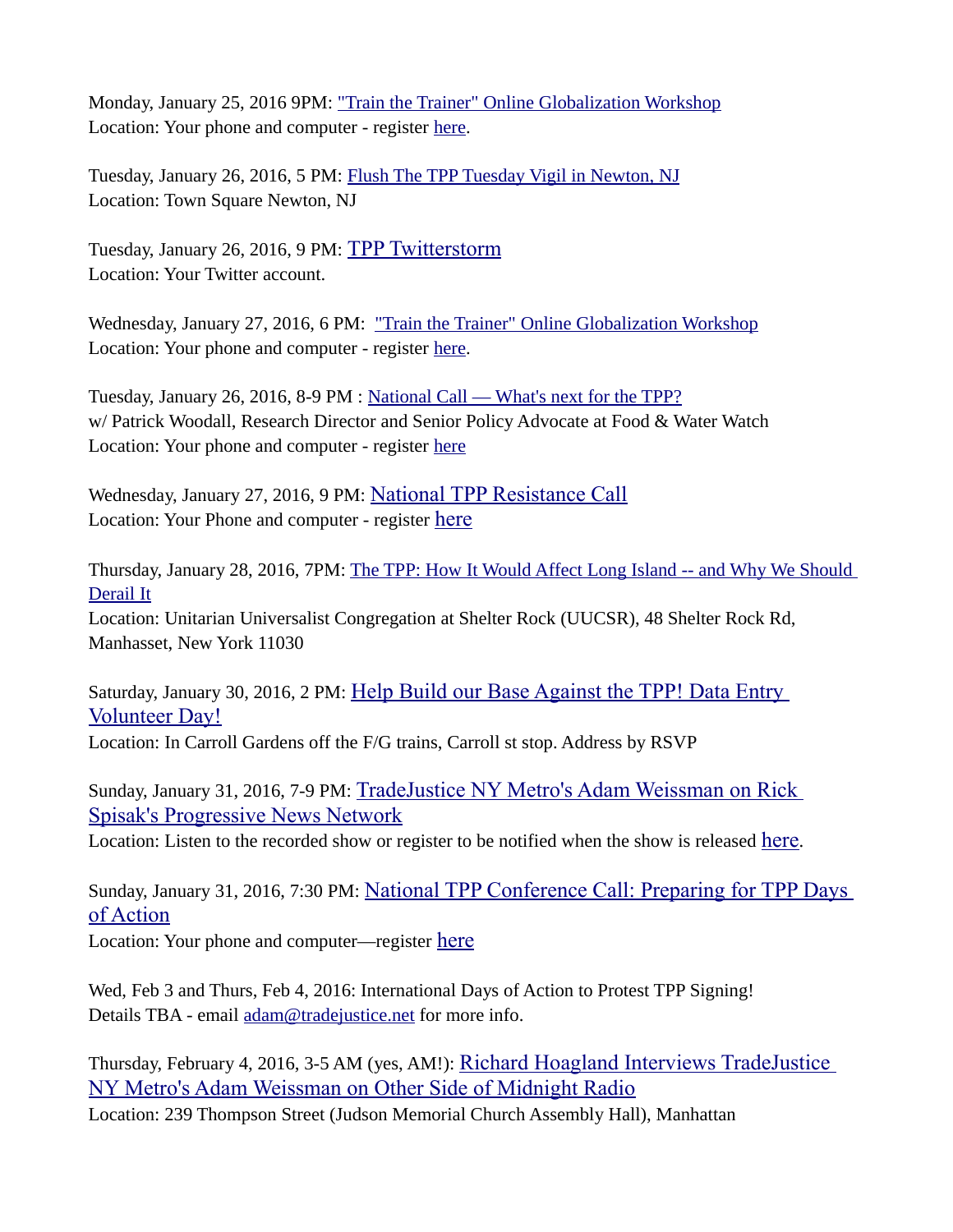# **RECORDED RECENT EVENTS**

Webinar: Mystery Meat & Dead Dolphins Why we STILL Must Resist the WTO w/ Deborah James  [\(Center for Economic and Policy Research\) \(National TPP Team, 1/17/16\)](https://www.youtube.com/watch?v=E2pM_3Kzhb8)

 [Protecting Global Food and the Environment: Alison Rose Levy Interviews TradeJustice NY Metro's](http://prn.fm/connect-the-dots-protecting-global-food-and-the-environment-01-20-16/)  Adam Weissman (Connect The Dots Radio, 01/20/16)

[Video: Why We Must Stop TPP: Panel Discussion and Community Forum in Jackson Heights \(1/21/16\)](https://www.youtube.com/watch?v=u-WfhwG8J_A)

## **TRADE AGREEMENT NEWS**

['Crafted By and For Big Business': TTIP Under Fire Across Europe \(CommonDreams, 1/18/16\)](http://www.commondreams.org/news/2016/01/18/crafted-and-big-business-ttip-under-fire-across-europe?utm_campaign=shareaholic&utm_medium=facebook&utm_source=socialnetwork)

[The TPP Erodes Public Policy To Benefit The World's Plutocrats \(Huff Post Politics, 1/18/2016\)](http://www.huffingtonpost.ca/sujata-dey/trans-pacific-partnership-plutocrats_b_9009838.html) 

[In the Keystone Suit, It's Big Oil vs. Democracy \(CommonDreams, 1/18/16\)](http://www.commondreams.org/views/2016/01/18/keystone-suit-its-big-oil-vs-democracy)

[TPP Will Cost Canada 58,000 Jobs, Won't Grow Economy \(Behind the Numbers, 1/18/16\)](http://behindthenumbers.ca/2016/01/18/tpp-will-cost-canada-jobs-wont-grow-economy/?utm_source=feedburner&utm_medium=feed&utm_campaign=Feed%3A+BehindTheNumbers+(Behind+the+Numbers))

[GUEST BLOG: Barry Coates – Whose rules rule? Democracy vs TPPA \(The Daily Blog, 1/18/16\)](http://thedailyblog.co.nz/2016/01/18/guest-blog-barry-coates-whose-rules-rule-democracy-vs-tppa/?utm_content=buffere5eea&utm_medium=social&utm_source=facebook.com&utm_campaign=buffer#sthash.nB3q6Fgc.dpuf)

[When Corporations Sue Countries, No One Wins \(Huffington Post, 1/19/16\)](http://www.huffingtonpost.ca/maude-barlow/corporations-sue-countries_b_9019384.html)

[Independent economists: TPP will kill 450,000 US jobs; 75,000 Japanese jobs, 58,000 Canadian jobs](http://boingboing.net/2016/01/20/independent-economists-tpp-wi.html) [\(BoingBoing, 1/20/16\)](http://boingboing.net/2016/01/20/independent-economists-tpp-wi.html)

[TPP's Economic Impact Will Be Fewer Jobs, More Inequality, New Study Says \(Huff Post Business,](http://www.huffingtonpost.ca/2016/01/20/tpp-economic-impact-canada-us_n_9029892.html)  [1/20/16\)](http://www.huffingtonpost.ca/2016/01/20/tpp-economic-impact-canada-us_n_9029892.html)

[TPP's environmental chapter slammed \(Radio New Zealand News, 1/21/16\)](http://www.radionz.co.nz/news/national/294592/tpp)

[Anti-TPP, Anti-Monsanto Protests to Take Place in Latin American Countries \(Sputnik News, 1/22/16\)](http://sputniknews.com/latam/20160122/1033575772/tpp-protests-latin.html#ixzz3y6QM8rs4)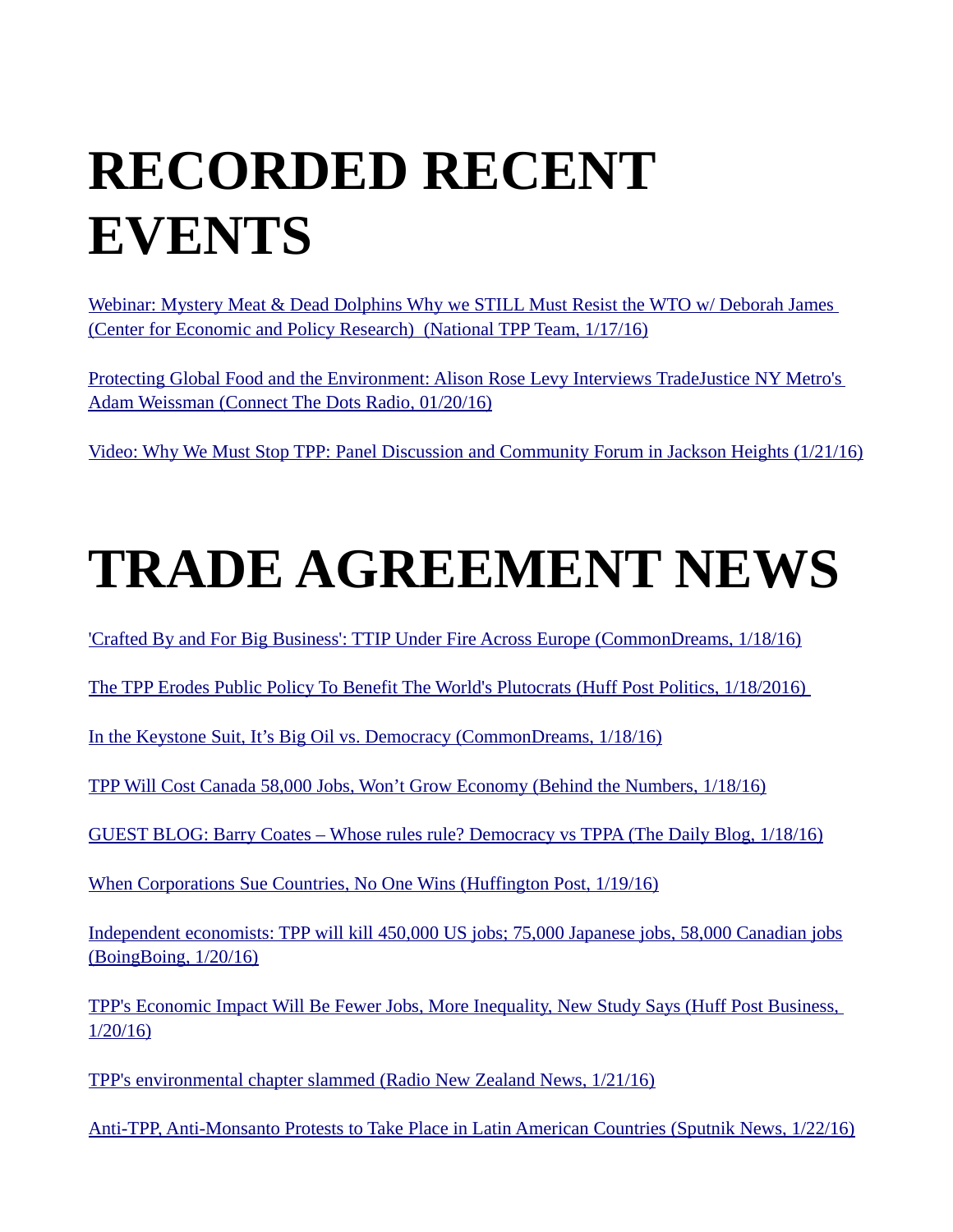[The TPP's Uneven Attempt at Labor Protection \(The Atlantic, 1/22/16\)](http://www.theatlantic.com/business/archive/2016/01/tpp-mexico-labor-rights/426501/) 

[TPP: Police undertake riot training \(New Zealand Herald, 1/22/16\)](http://www.nzherald.co.nz/nz/news/article.cfm?c_id=1&objectid=11578174)

[Japanese chief TPP negotiator accused of taking \\$100,000 bribe: Minister slurped undisclosed gifts](http://www.theregister.co.uk/2016/01/22/japanese_chief_tpp_negotiator_accused_of_100000_bribe/)  [from biz, claim journos \(The Register, 1/22/16\)](http://www.theregister.co.uk/2016/01/22/japanese_chief_tpp_negotiator_accused_of_100000_bribe/)

[Vietnam garment sector braces for TPP \(Fibre2Fashion, 1/22/16\)](http://www.fibre2fashion.com/news/apparel-news/vietnam-garment-sector-braces-for-tpp-177112-newsdetails.htm)

[Transparent and Participatory Processes Are Vital to Creating Copyright Rules that Work for Everyone](https://www.eff.org/deeplinks/2016/01/transparent-and-participatory-processes-vital-creating-copyright-rules-work)  [\(Electronic Frontier Foundation, 1/22/16\)](https://www.eff.org/deeplinks/2016/01/transparent-and-participatory-processes-vital-creating-copyright-rules-work)

[Top U.S. Trade Official Defends Exclusion Of Climate Change From Trans-Pacific Partnership](http://www.ibtimes.com/top-us-trade-official-defends-exclusion-climate-change-trans-pacific-partnership-2276835) [\(International Business Times, 01/22/16\)](http://www.ibtimes.com/top-us-trade-official-defends-exclusion-climate-change-trans-pacific-partnership-2276835)

[ECHOES OF NAFTA : Keystone Pipeline Lawsuit Portends Anti-Democratic Decisions \(Random](http://www.randomlengthsnews.com/echoes-of-nafta/)  [Lengths News, 1/22/16\)](http://www.randomlengthsnews.com/echoes-of-nafta/)

[12 countries to discuss expanding TPP to more nations \(Japan Times, 1/23/16\)](http://www.japantimes.co.jp/news/2016/01/23/business/economy-business/12-countries-discuss-expanding-tpp-nations/)

[Elder backs report criticising TPP deal for Maori \(Northern Advocate, 1/23/16\)](http://www.nzherald.co.nz/northern-advocate/news/article.cfm?c_id=1503450&objectid=11578273)

[Thousands gather in Malaysia for anti-TPP rally \(Channel NewsAsia, 1/23/16\)](http://www.channelnewsasia.com/news/asiapacific/thousands-gather-in/2451410.html)

[Malaysian rally denounces TPP \(Bangkok Post, 1/23/16\)](http://www.bangkokpost.com/news/asean/836608/thousands-denounce-tpp-in-kl)

[Don't 'rubber stamp' TPP, Bersih tells Putrajaya \(VIDEO\) \(The Malay Online, 1/23/16\)](http://www.themalaymailonline.com/malaysia/article/dont-rubber-stamp-tpp-bersih-tells-putrajaya)

National Council of Textile Organizations (Fiber2Fashion.com, 1/23/16)

[Malaysians protest against TPP \(NT News, 1/23/16\)](http://www.ntnews.com.au/news/breaking-news/malaysians-protest-against-tpp/news-story/d731176ffe2dd5b664e3feac22708e9b)

--

### **TradeJustice NY Metro**

Ph: (718) 218-4523  $* E$ : info @ tradejustice . net (no spaces) $*$  Web: [http://tradejustice.net](http://tradejustice.net/)

Twitter:<https://twitter.com/OWSTradeJustice>\* Donate:<http://tradejustice.net/donate>\* Facebook Page: <http://tradejustice.net/fbp>

Facebook Group:<http://tradejustice.net/fbg>\* Email List Signup:<http://tradejustice.net/elists>